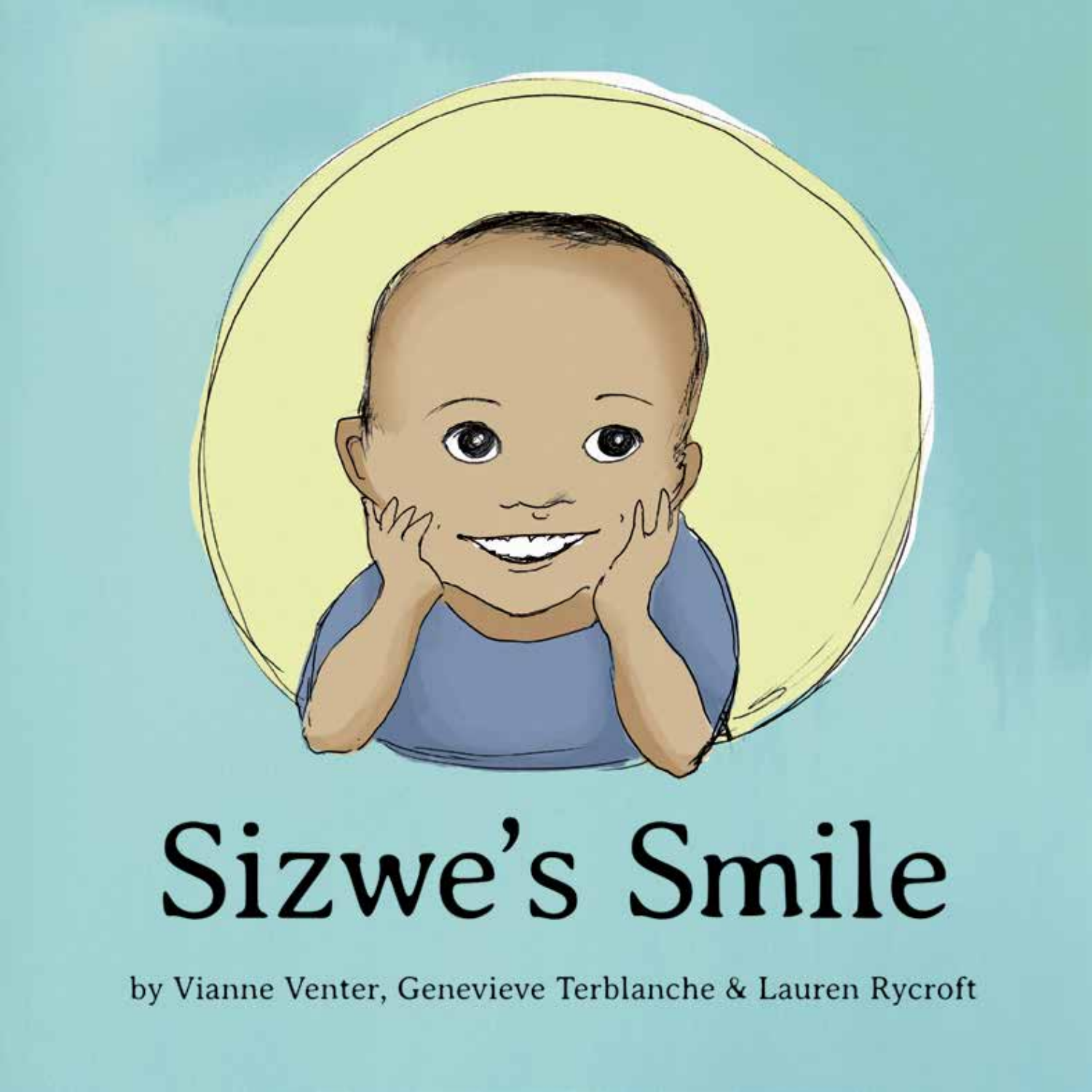## Sizwe's Smile

#### This book belongs to



Please send a photo of the child holding this page open to pic@bookdash.org or on social media with @bookdash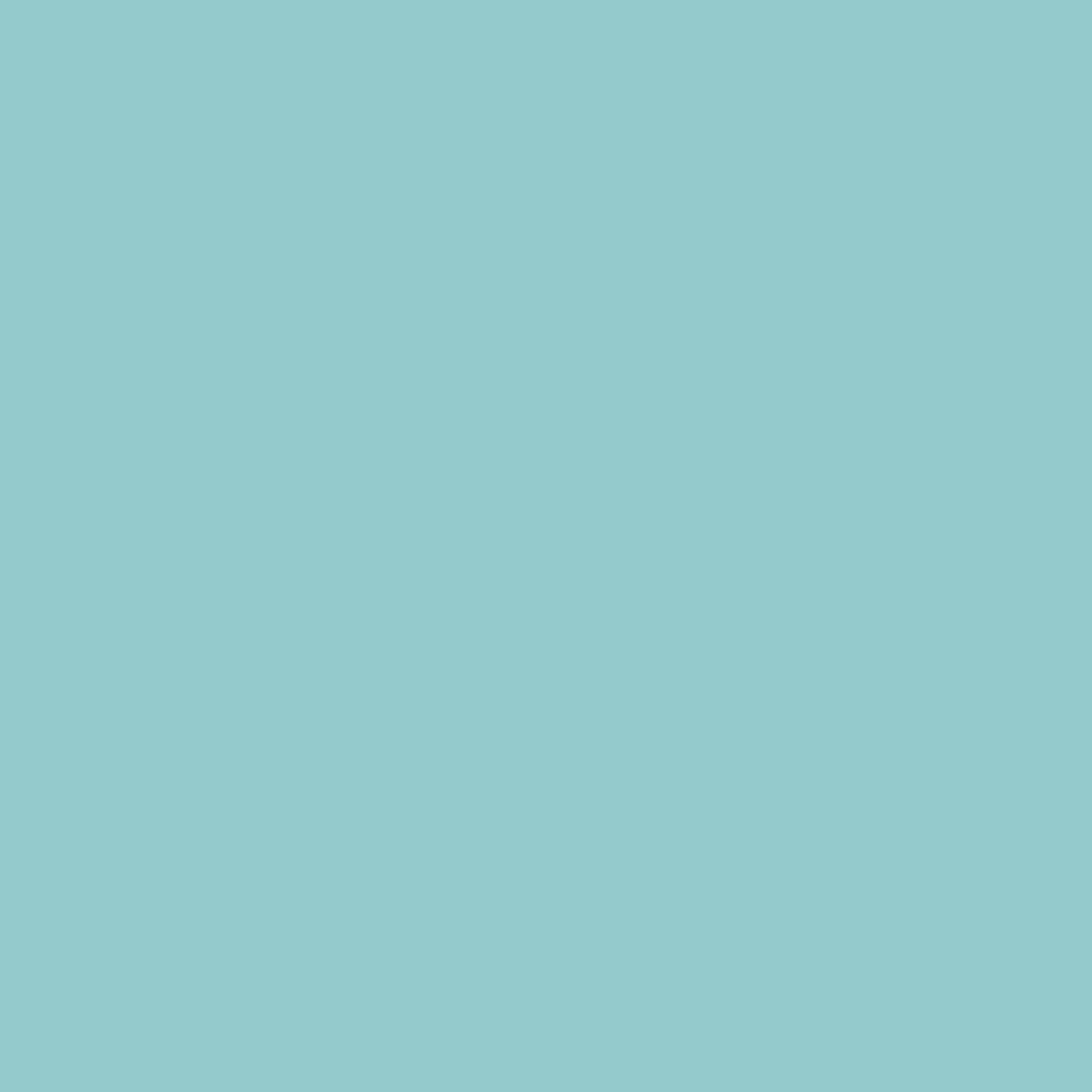

*Sizwe's Smile* Illustrated by Genevieve Terblanche Written by Vianne Venter Designed by Lauren Rycroft with the help of the Book Dash participants at Cape Town on 28/6/2014, listed here: http://www.bookdash.org/20140628-cape-town

ISBN: 978-0-9922358-4-0

Typeset in Averia Serif

This work is licensed under a Creative Commons Attribution 4.0 Licence (http://creativecommons.org/licenses/by/4.0/). You are free to share (copy and redistribute the material in any medium or format) and adapt (remix, transform, and build upon the material) this work for any purpose, even commercially. The licensor cannot revoke these freedoms as long as you follow the following license terms:

Attribution: You must give appropriate credit, provide a link to the license, and indicate if changes were made. You may do so in any reasonable manner, but not in any way that suggests the licensor endorses you or your use.

No additional restrictions: You may not apply legal terms or technological measures that legally restrict others from doing anything the license permits.

Notices: You do not have to comply with the license for elements of the material in the public domain or where your use is permitted by an applicable exception or limitation.

No warranties are given. The license may not give you all of the permissions necessary for your intended use. For example, other rights such as publicity, privacy, or moral rights may limit how you use the material.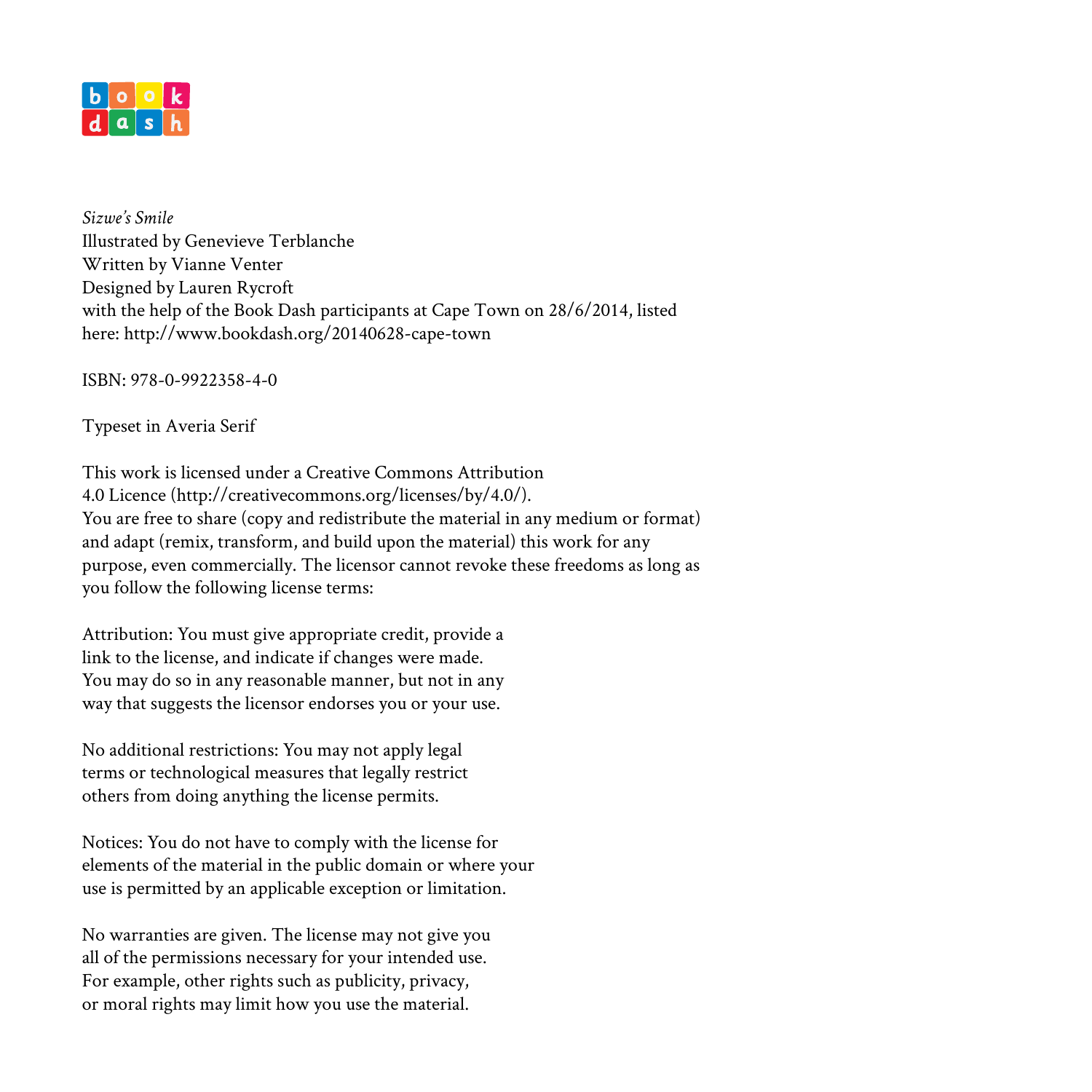## Sizwe's Smile

#### by Vianne Venter, Genevieve Terblanche & Lauren Rycroft

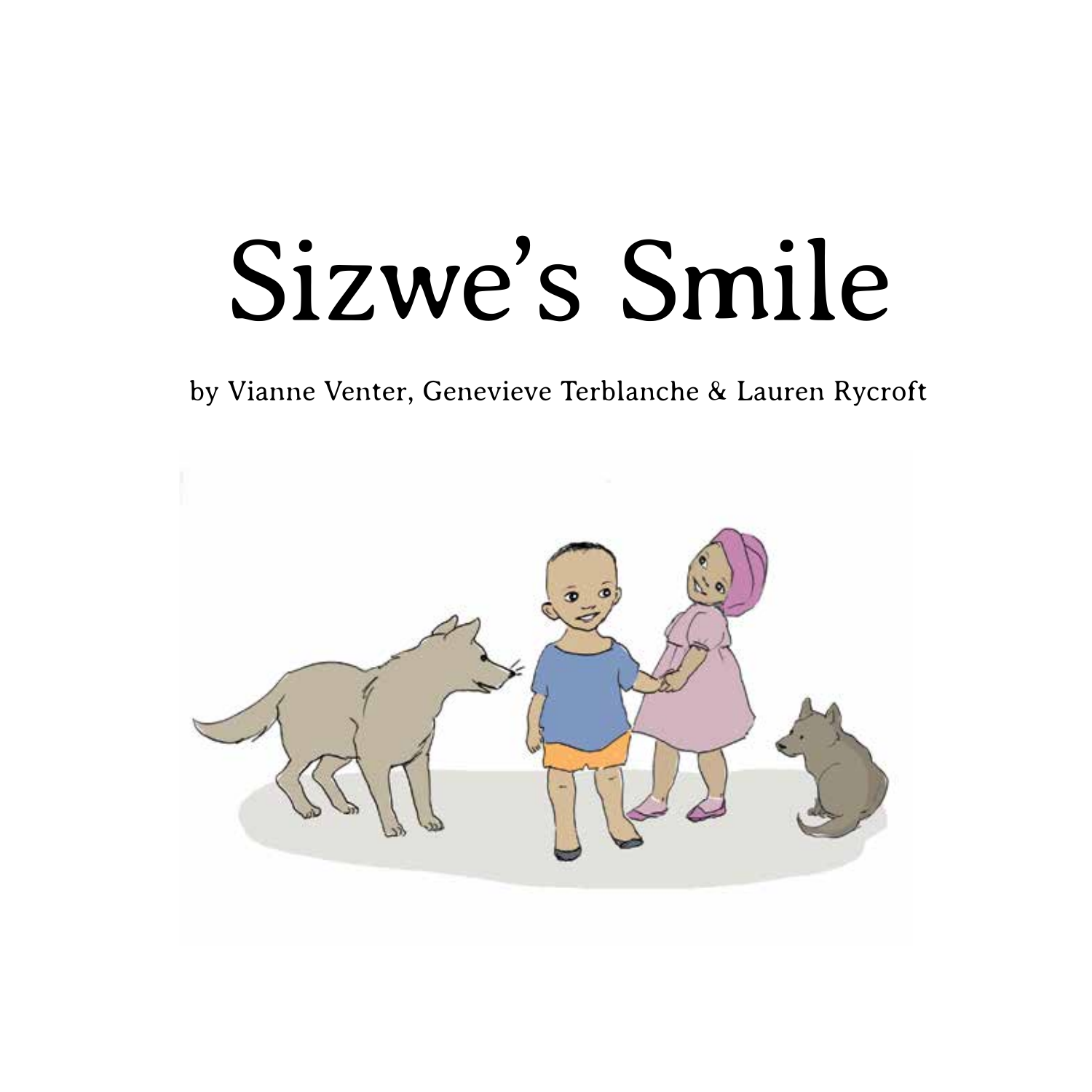It had been raining for days, and everyone was grumpy. Everyone except Sizwe, who woke up with a smile every morning.

"Yoh! Sizwe! That smile is magic!" said Gogo. "Is it for me?" Sizwe clapped his hand over his mouth. "But it's MY smile, Gogo," he whispered.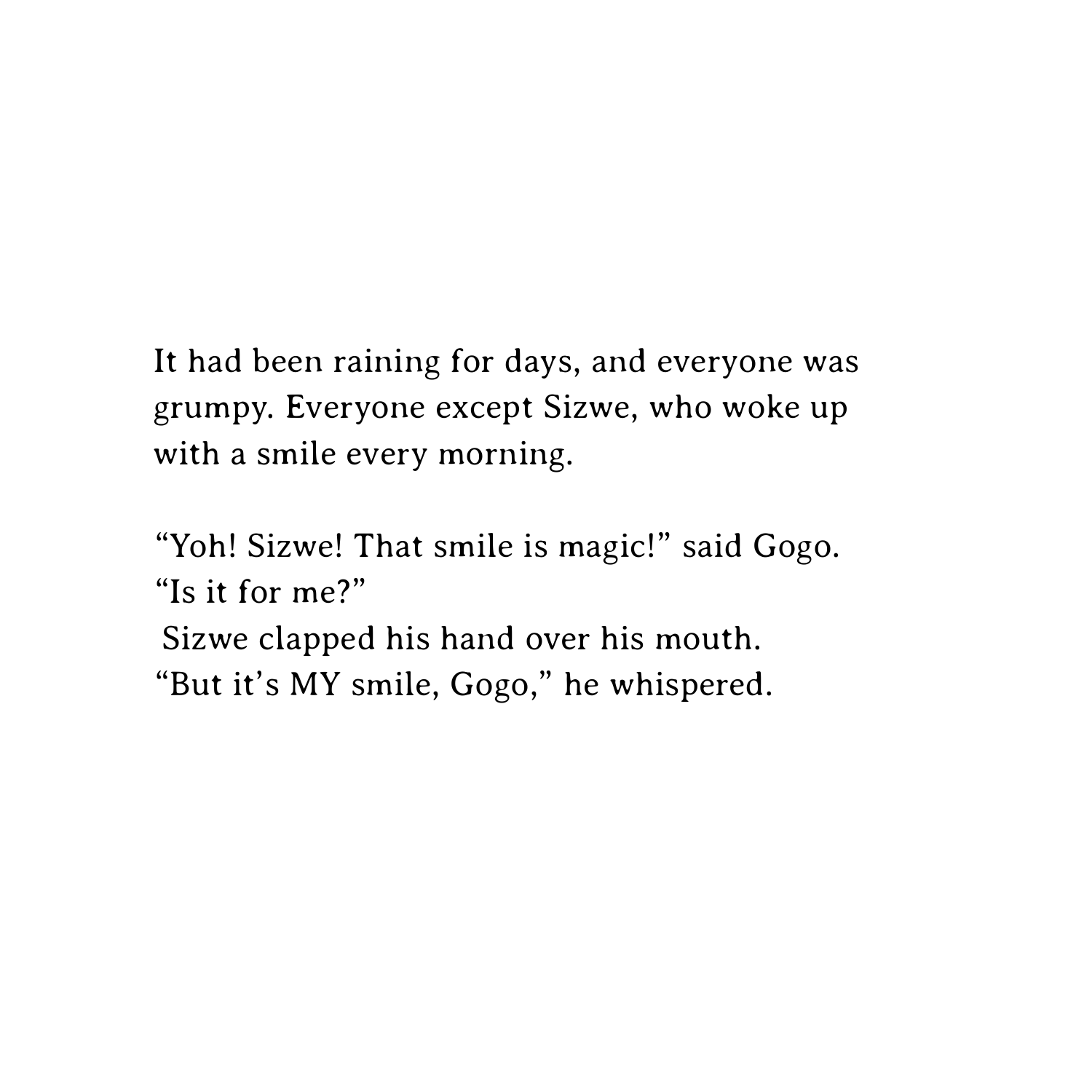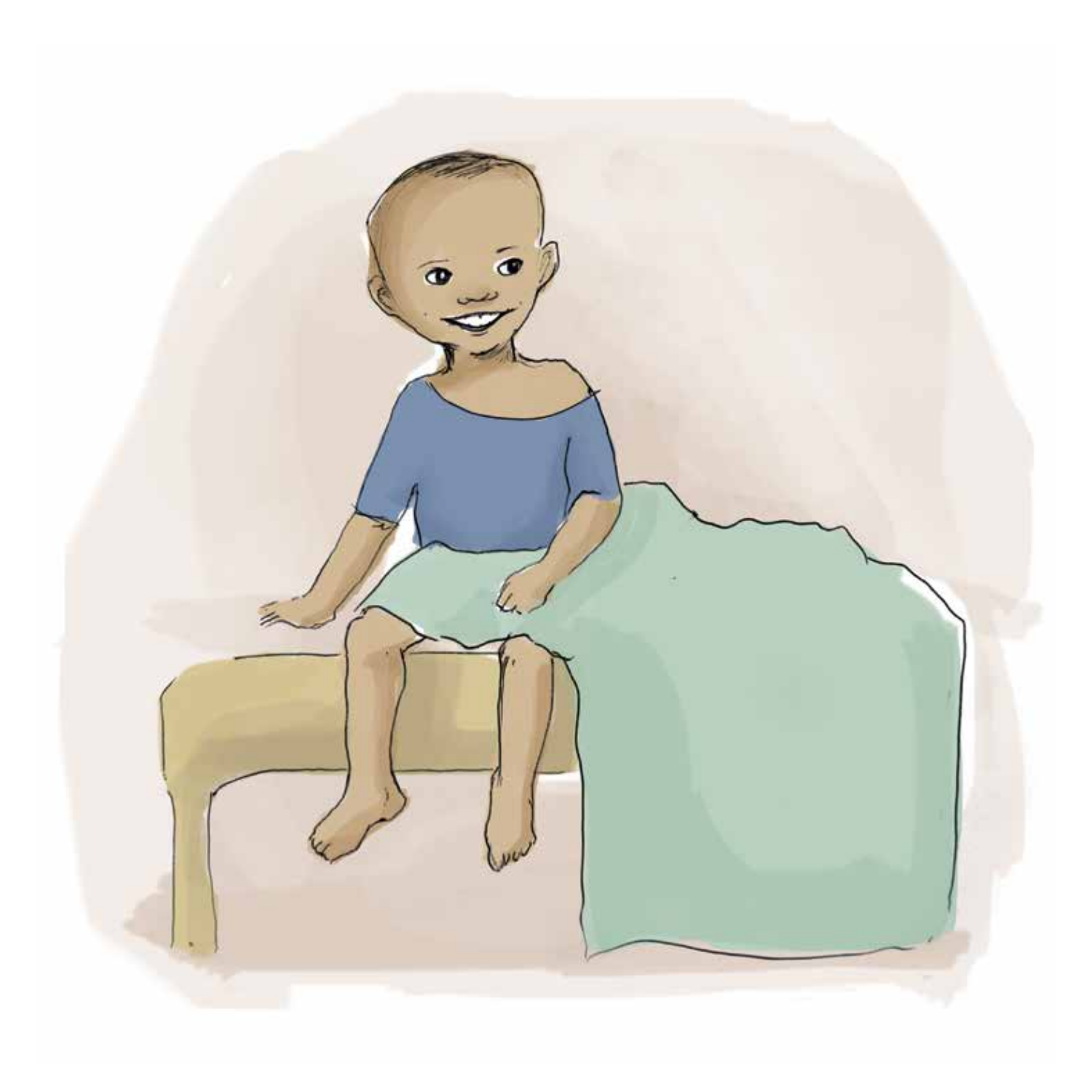His mother laughed. "Sizwe! A smile is something you can give away without losing it. Look!"

She lifted him up to the mirror. There was his smile, just as bright as before.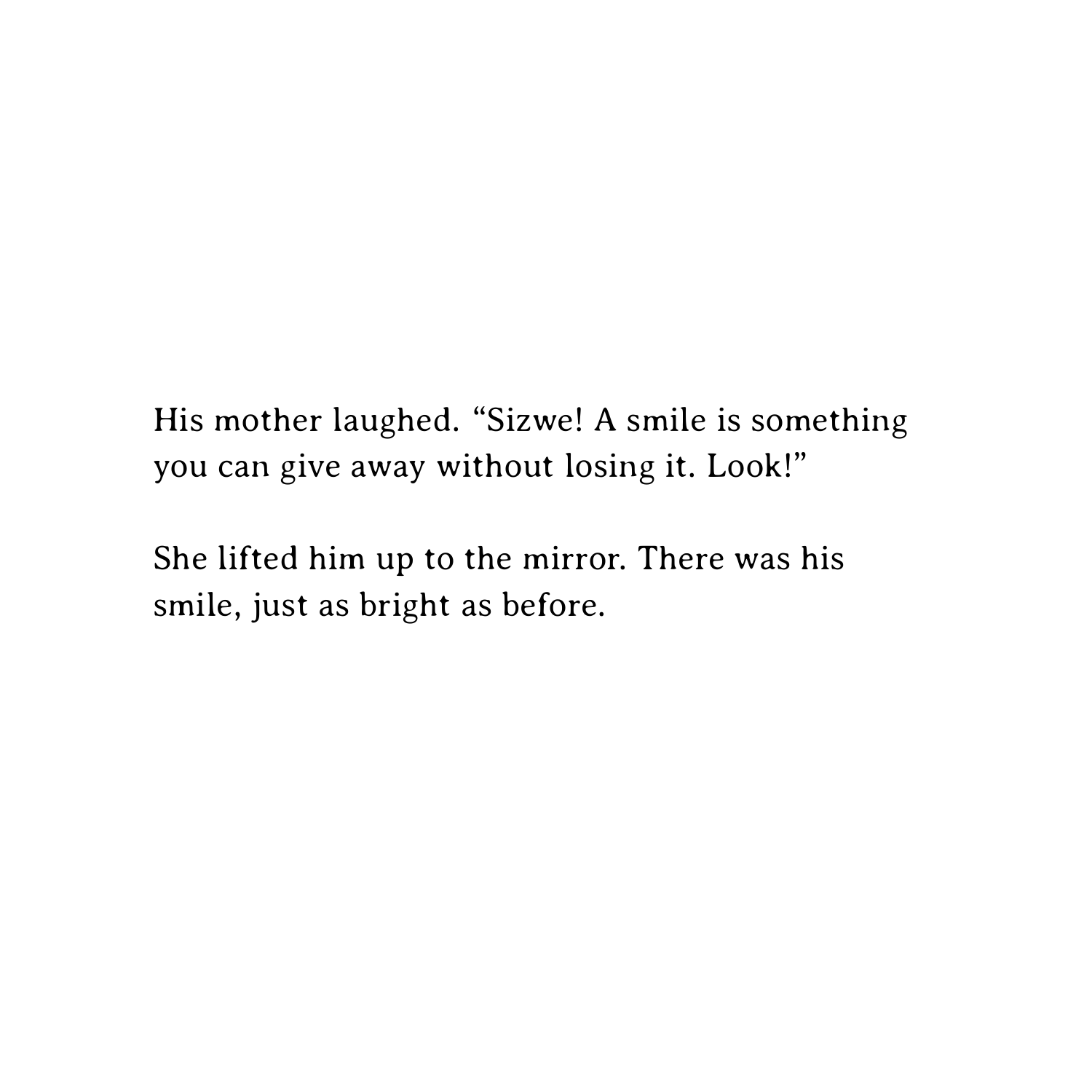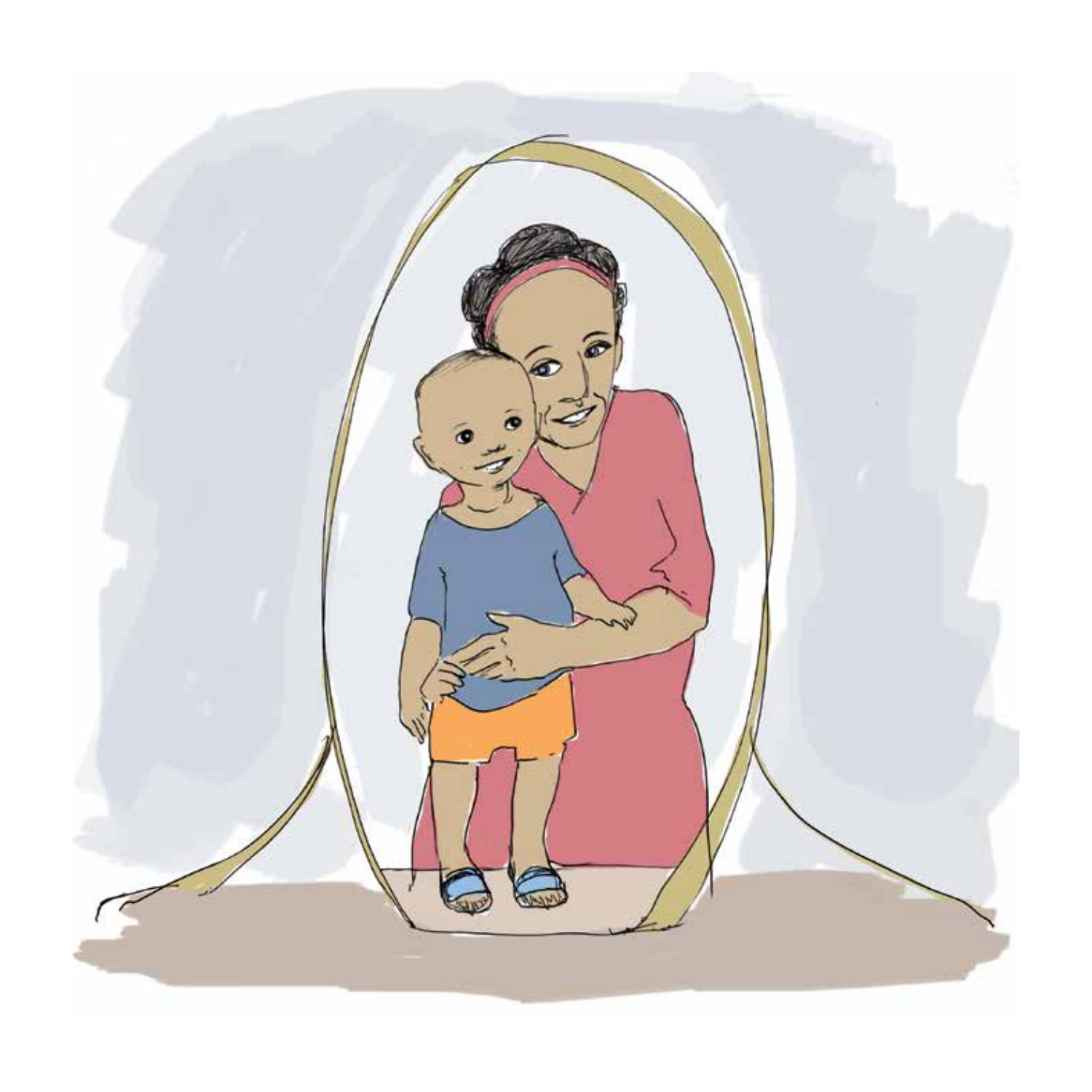It was time to go out. Mama buttoned up Sizwe's raincoat, and off they went, through the rain, to the library.

Down the street, Sizwe's best friend Zanele stood at the window of her house, looking sadly at the rain.

Sizwe felt his smile creeping, creeping up. Before he knew it, his smile LEAPT out, and flew across the garden to Zanele.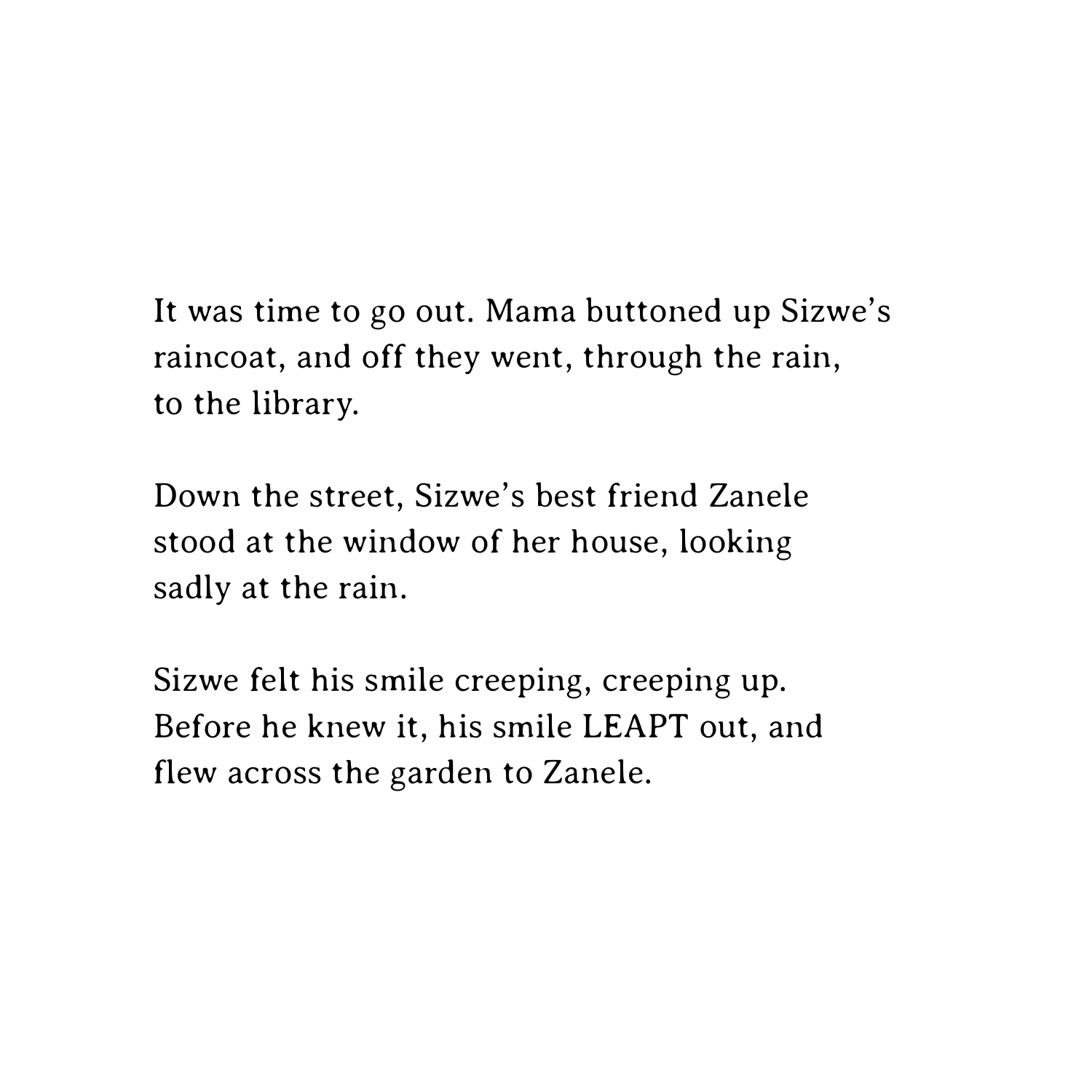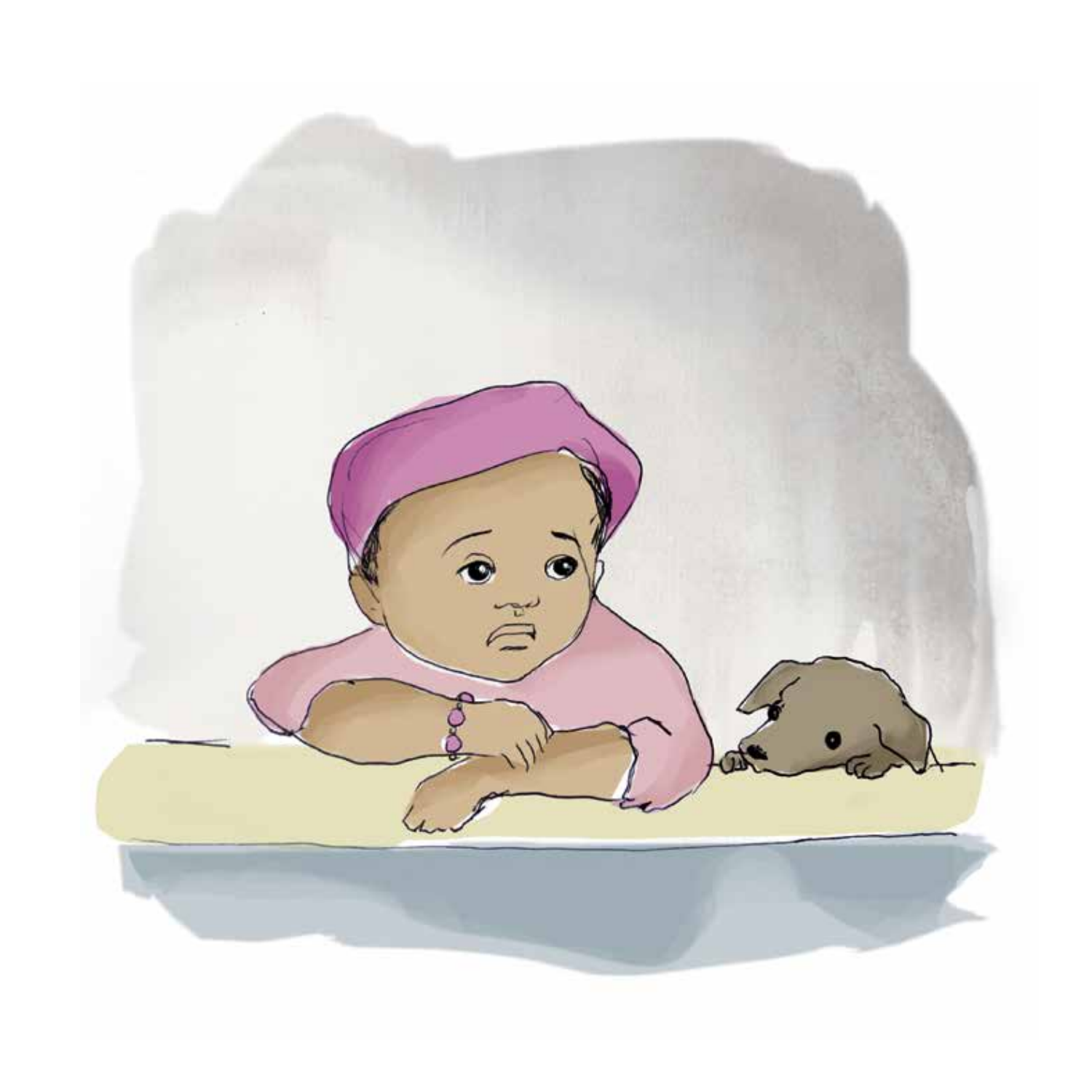Zanele held on tightly to the smile – it was far too precious to let it get away.

As Sizwe walked away to the library, Zanele's doorbell rang. It was the postman, with a letter from her favourite cousin.

Zanele was so happy, that the smile bounced up, and beamed out at the postman. "Thank you, Mister Postman!" she said.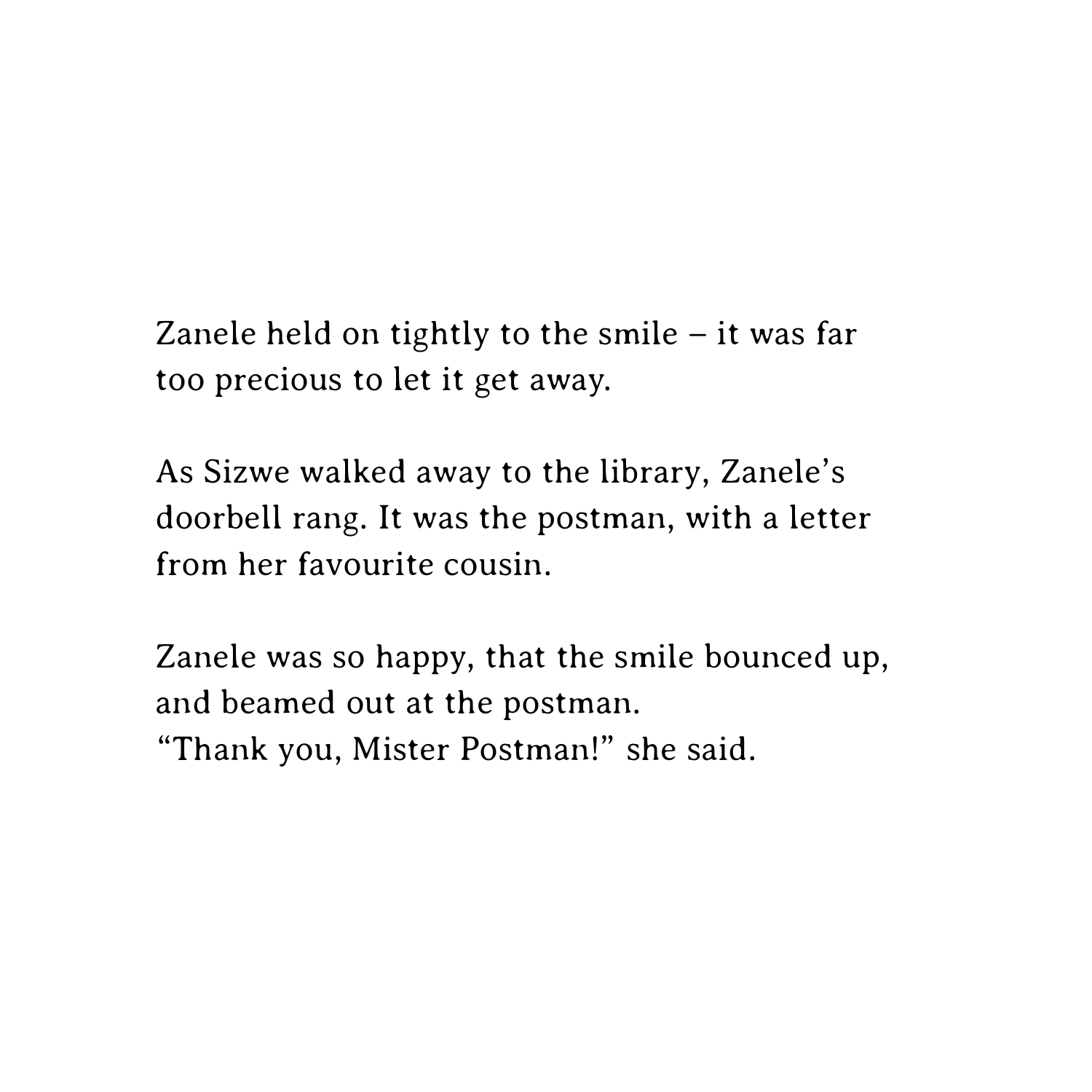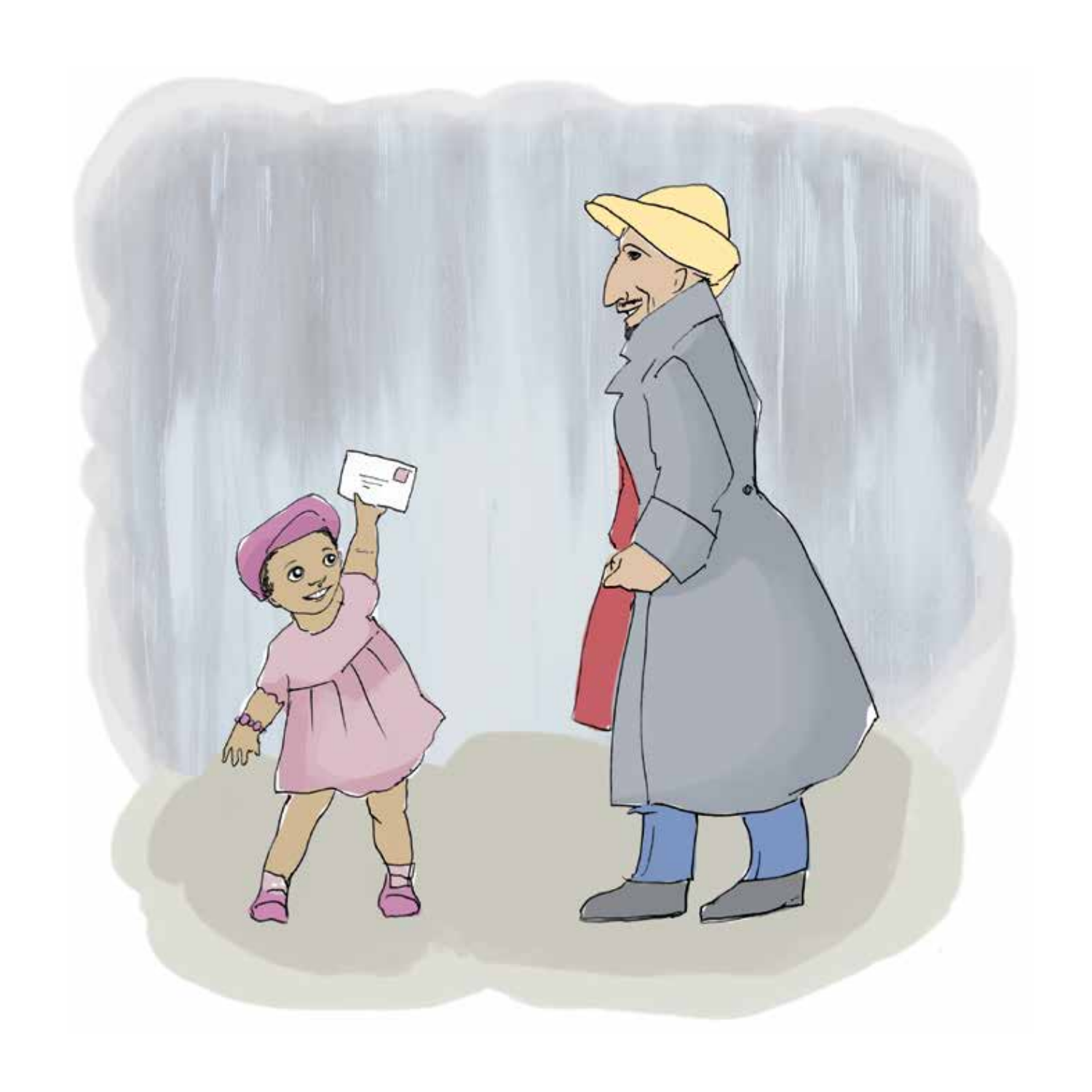Zanele's smile was the brightest thing the postman had seen all morning. It kept him warm as he trudged off through the rain.

He came to a big house. Inside the gate, a dog was spinning around in circles, barking, barking, barking. He was so silly, that the postman couldn't help smiling.

The smile bounced through the gate with a glitter of glee.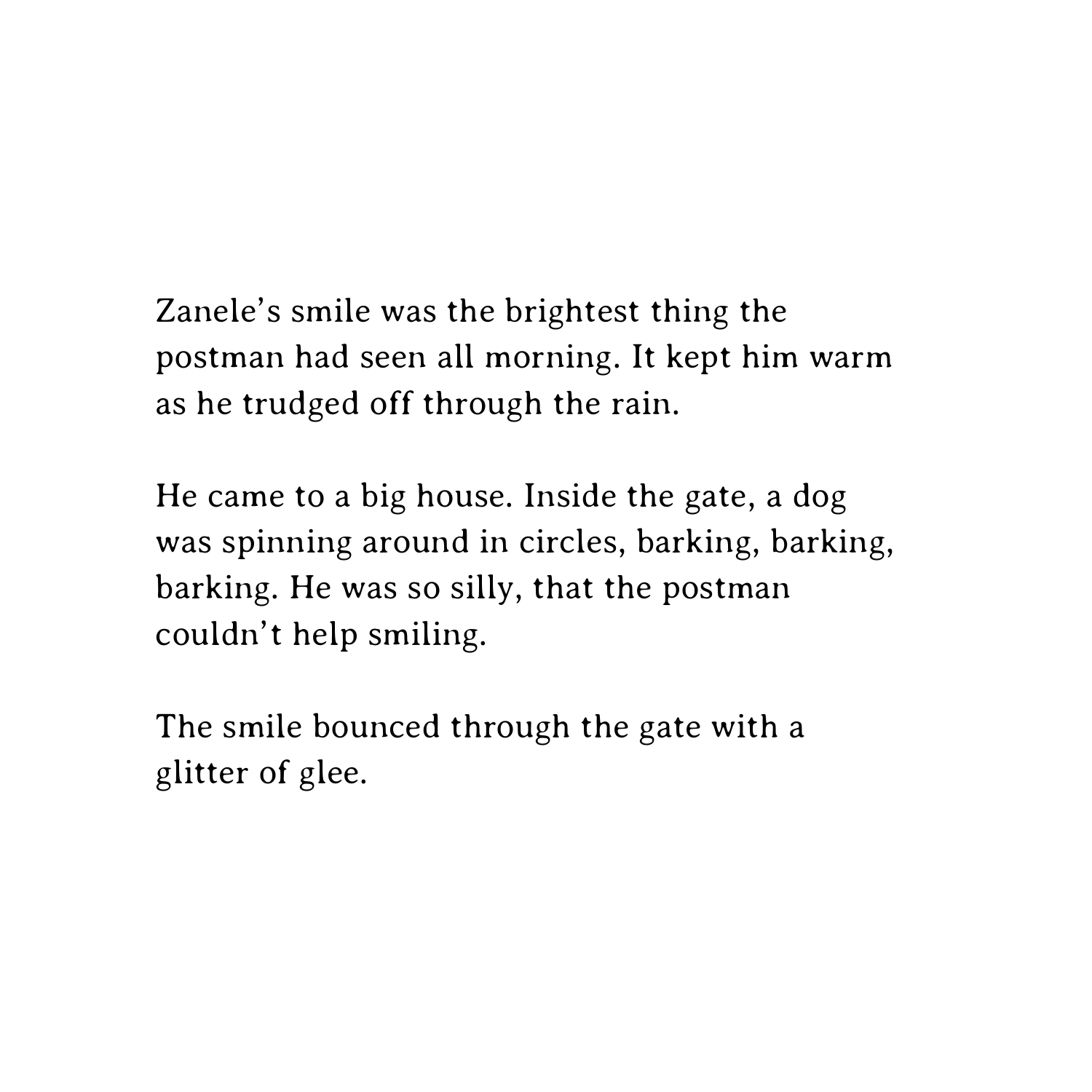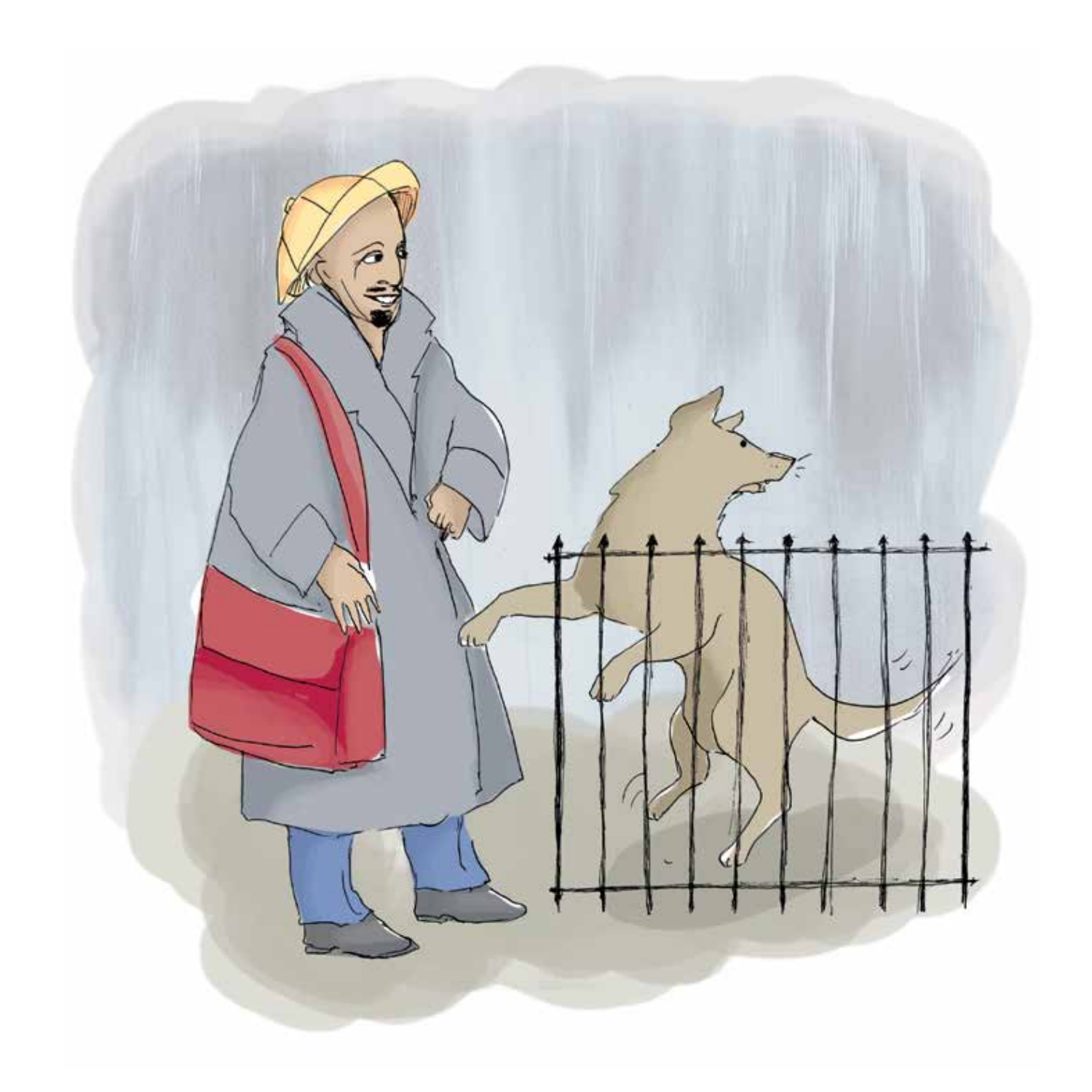The dog stopped barking. He pricked up his ears and wagged his tail. Then he turned and ran back to the house with the precious, warm smile.

A bent old man opened the door. "Oh, no! You can't come inside. You're all wet!" he told the dog. But right away, the smile beamed up at the old man.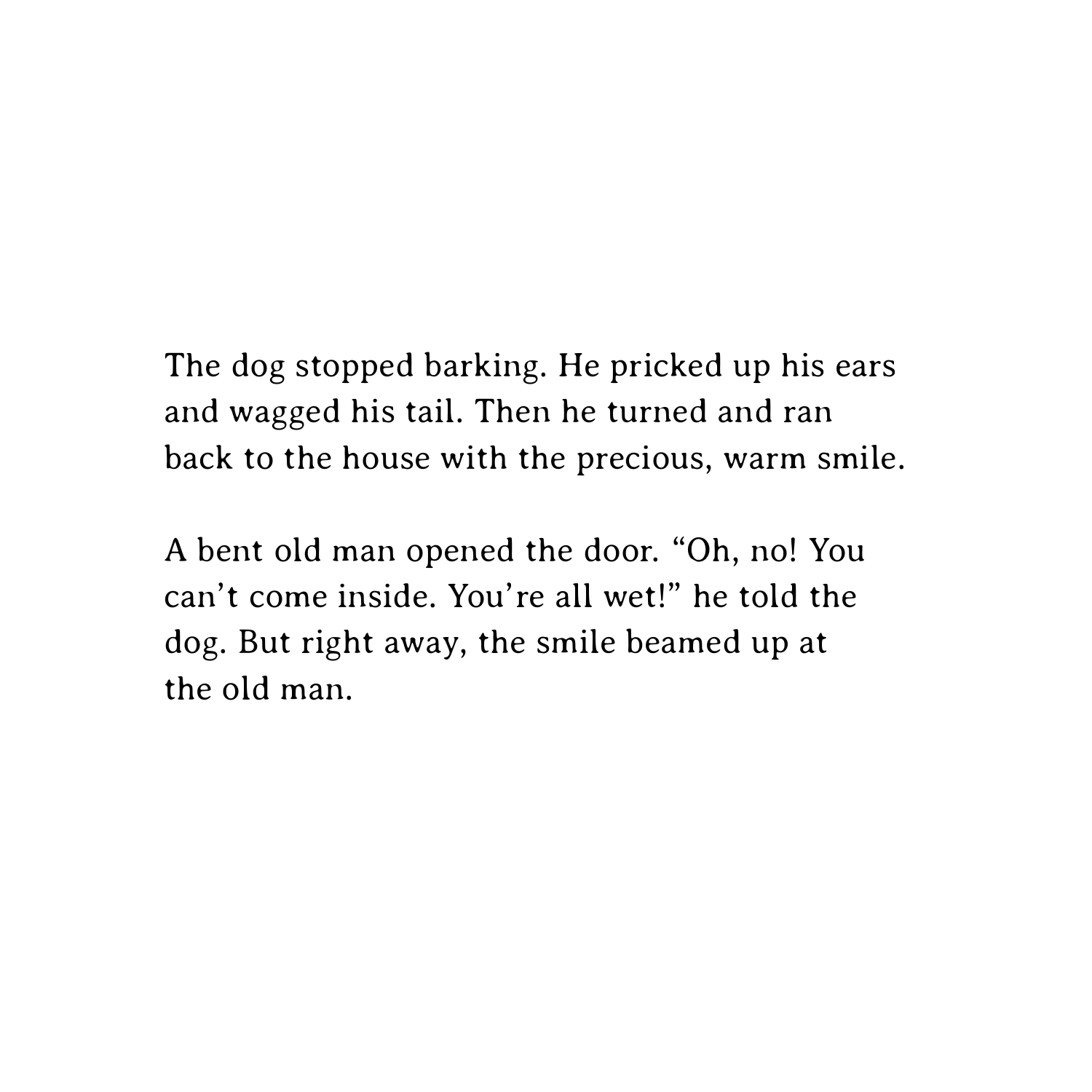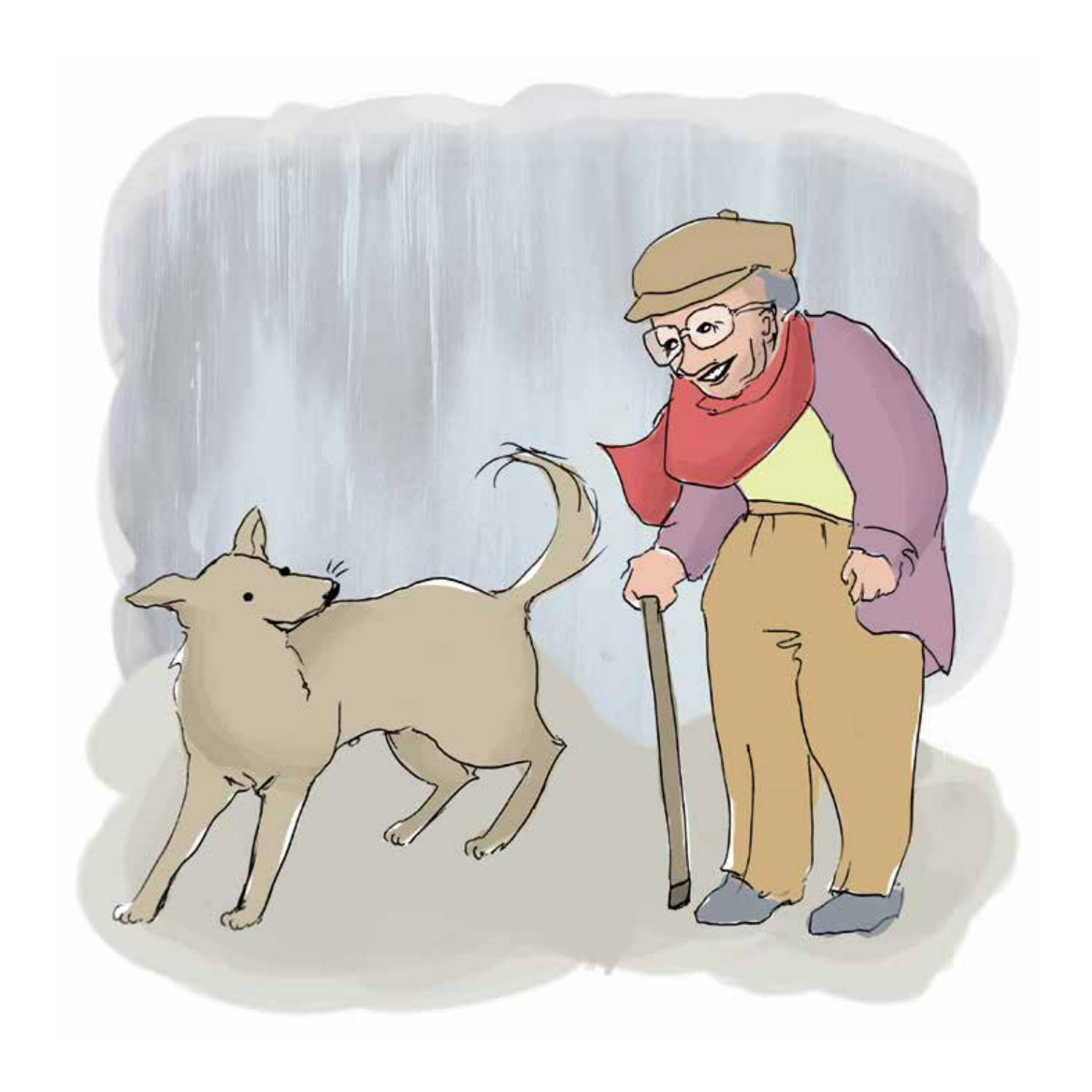The old man stood a little straighter. "Eish," he said, "Who cares if it's raining? Let's go for a walk, boy!" And off they went, splashing in the puddles.

There, at the zebra crossing, stood grumpy Mrs Makabela, the traffic cop. She looked cold, and wet, and miserable.

The old man knew just what to do. "Morning, Mrs Makabela!" he called, and smiled his biggest, brightest smile.

But Mrs Makabela… did not smile back.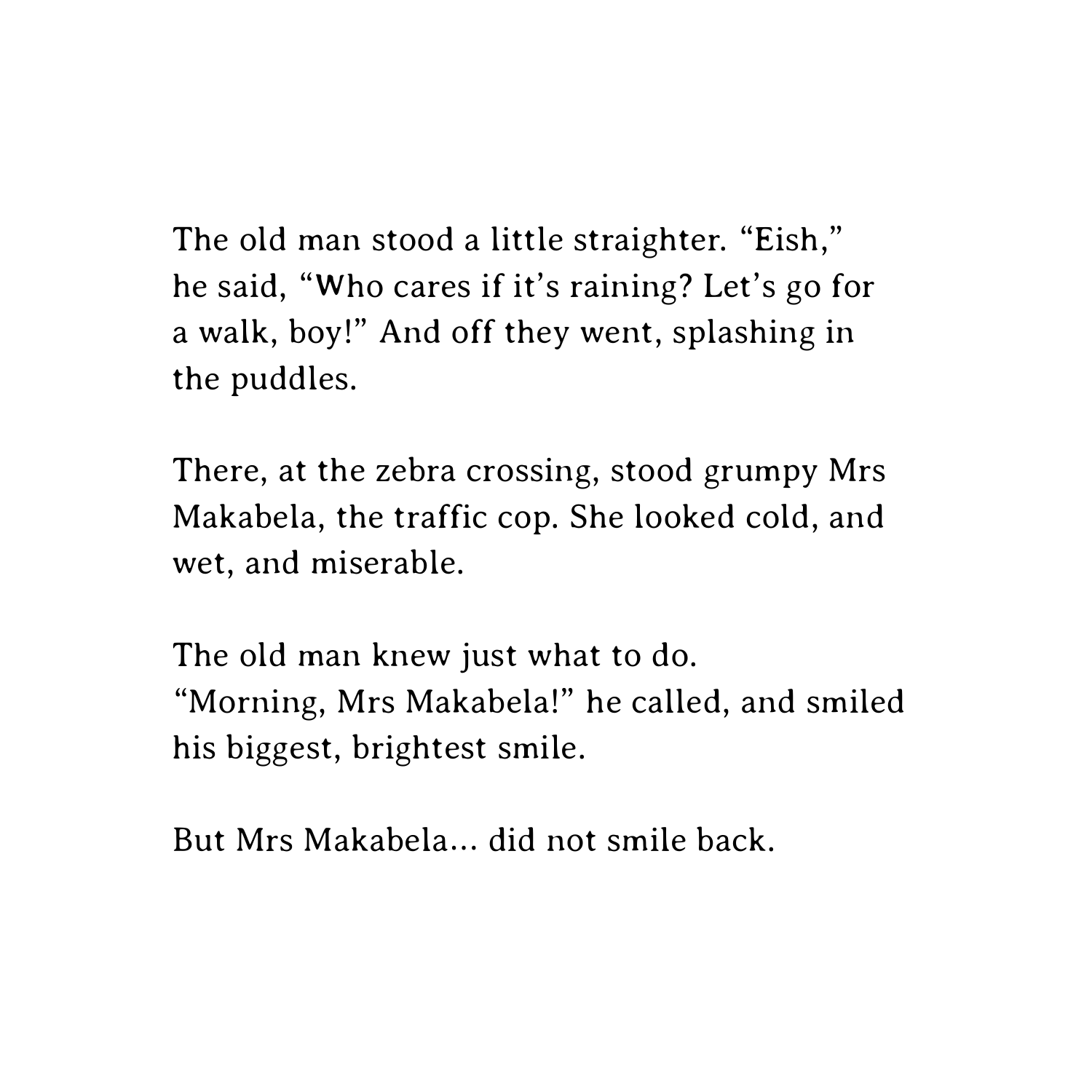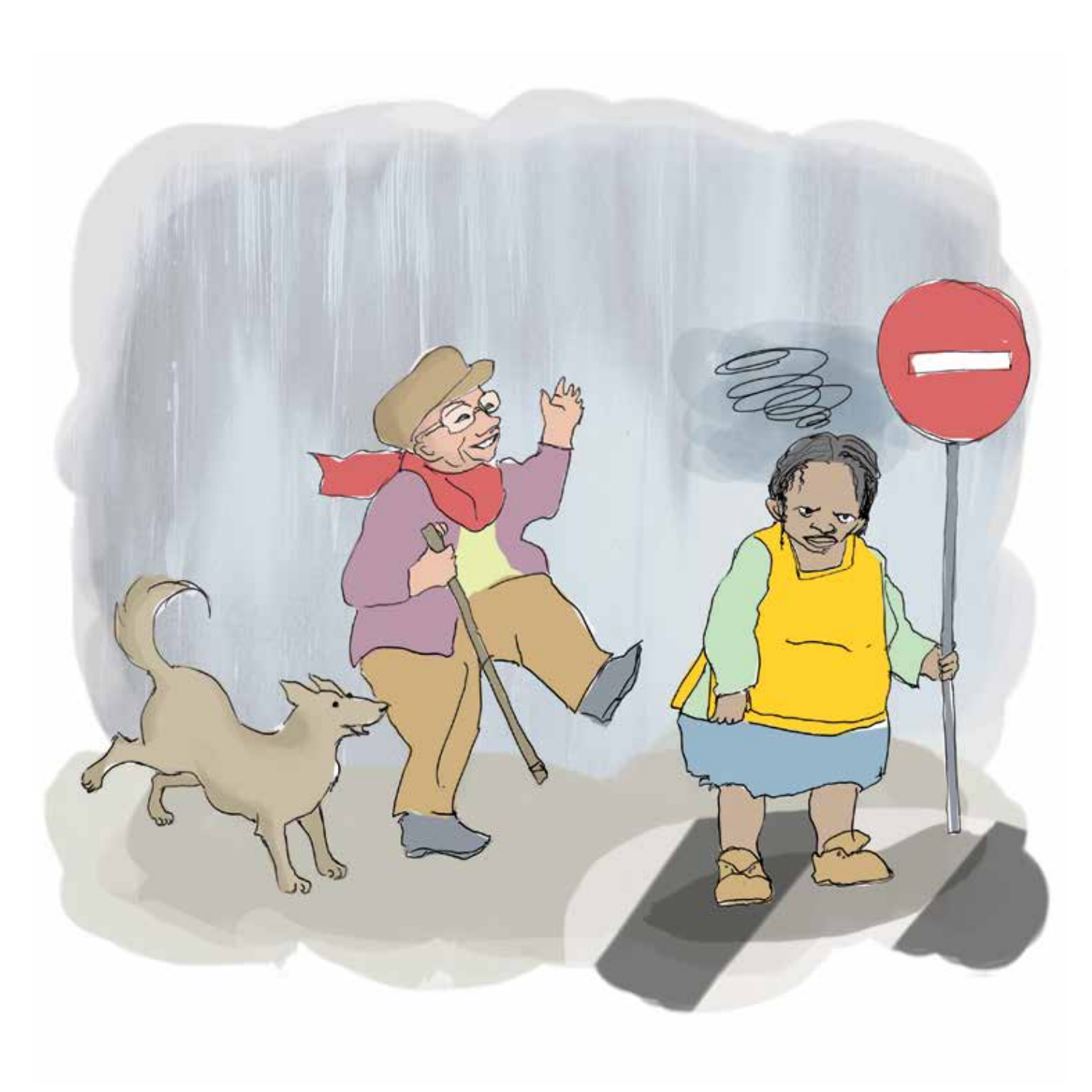Standing in the rain for days can make a face sad, sad, sad.

But a smile is a magical thing and, by now, the smile was so strong, and so bright, that it was very hard to keep inside.

It didn't work right away,

but bit by tiny bit,

it began to creep out until,

at last…!

A great, big smile lit up Mrs Makabela's face!

The school bell rang, and children ran to cross the road. Mrs Makabela put up her sign, and smiled, and smiled, at each and every child.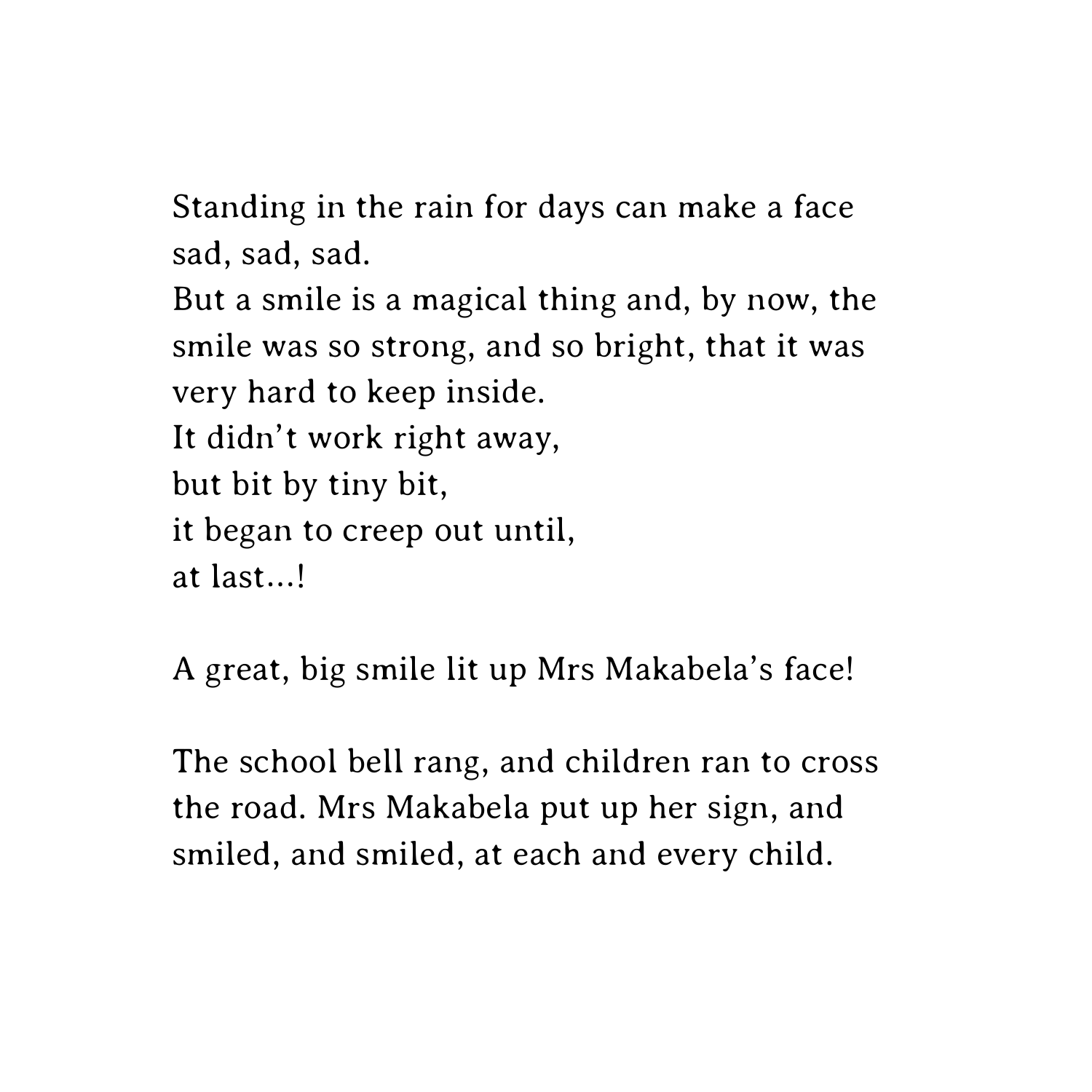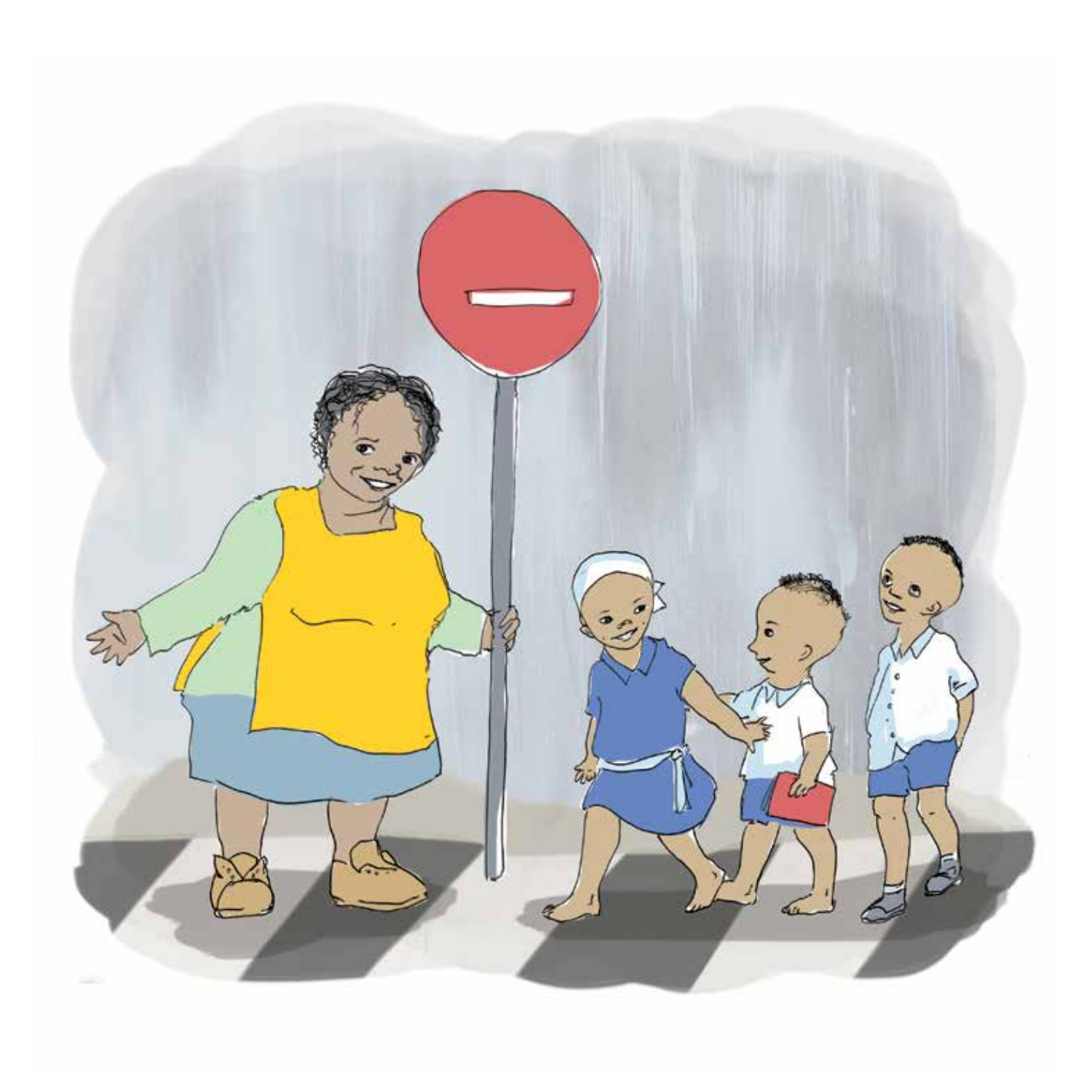The children smiled at their moms and dads, and their gogos and tatas and brothers and sisters. They smiled at the bus driver and the greengrocer, and Mme Makau, who went off to smile at her husband, who smiled at the mayor...

The smiles leapt and rolled and beamed and gleamed until EVERYONE was smiling and giggling and laughing out loud in the rain.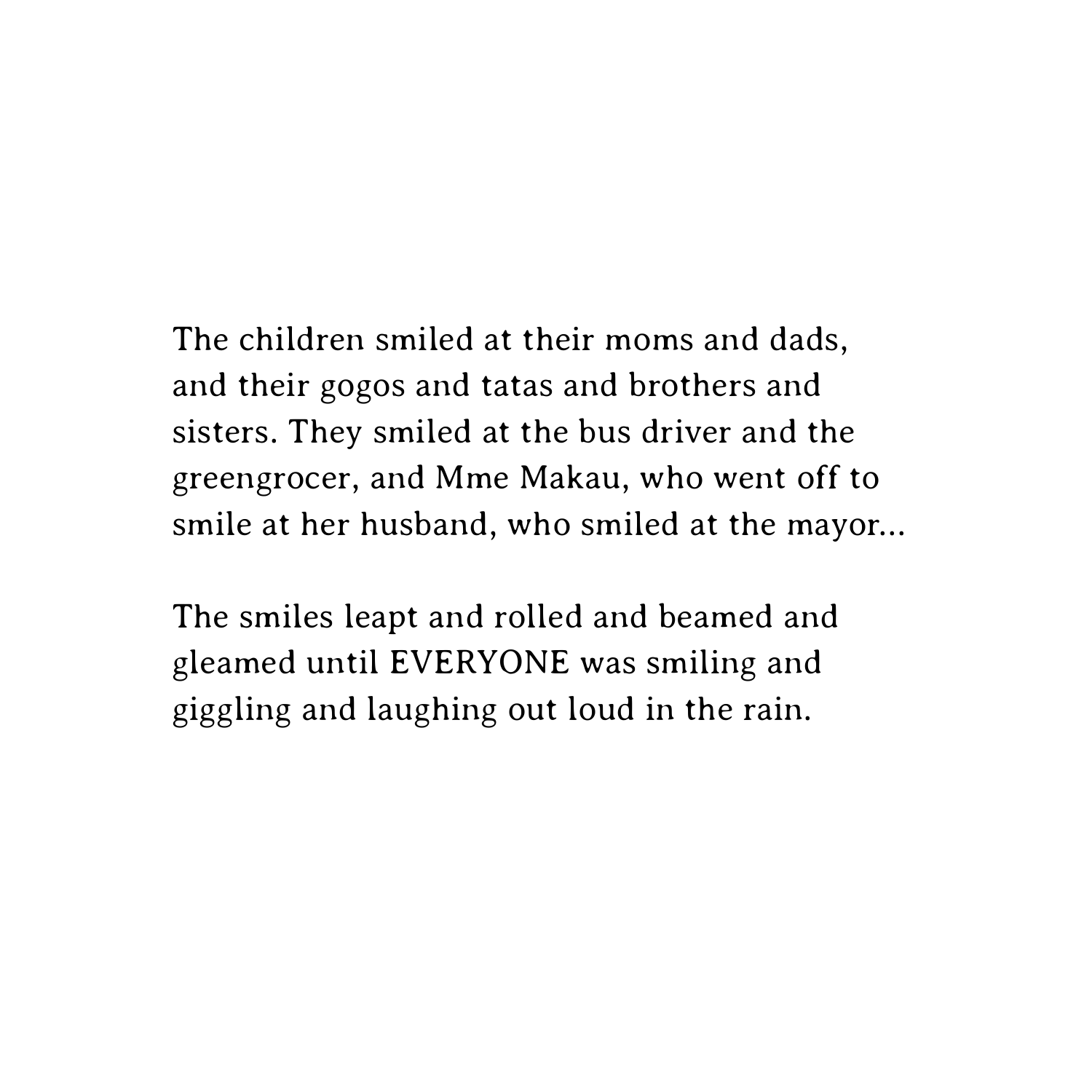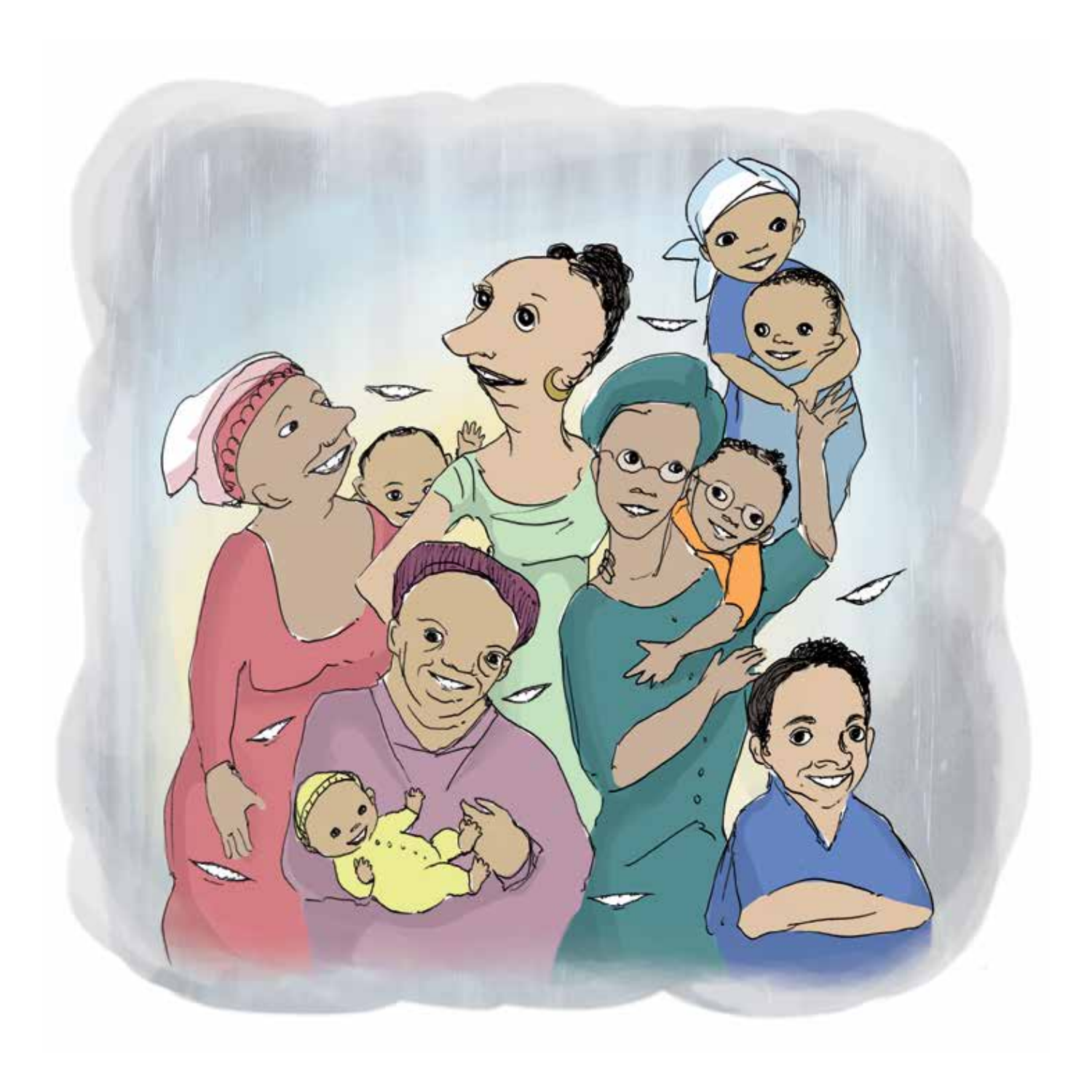In the library, everything was quiet except for the sound of the rain.

"It's time to go," said Sizwe's mother, closing her book. "Aw, mom!" said Sizwe, who had run out of smiles.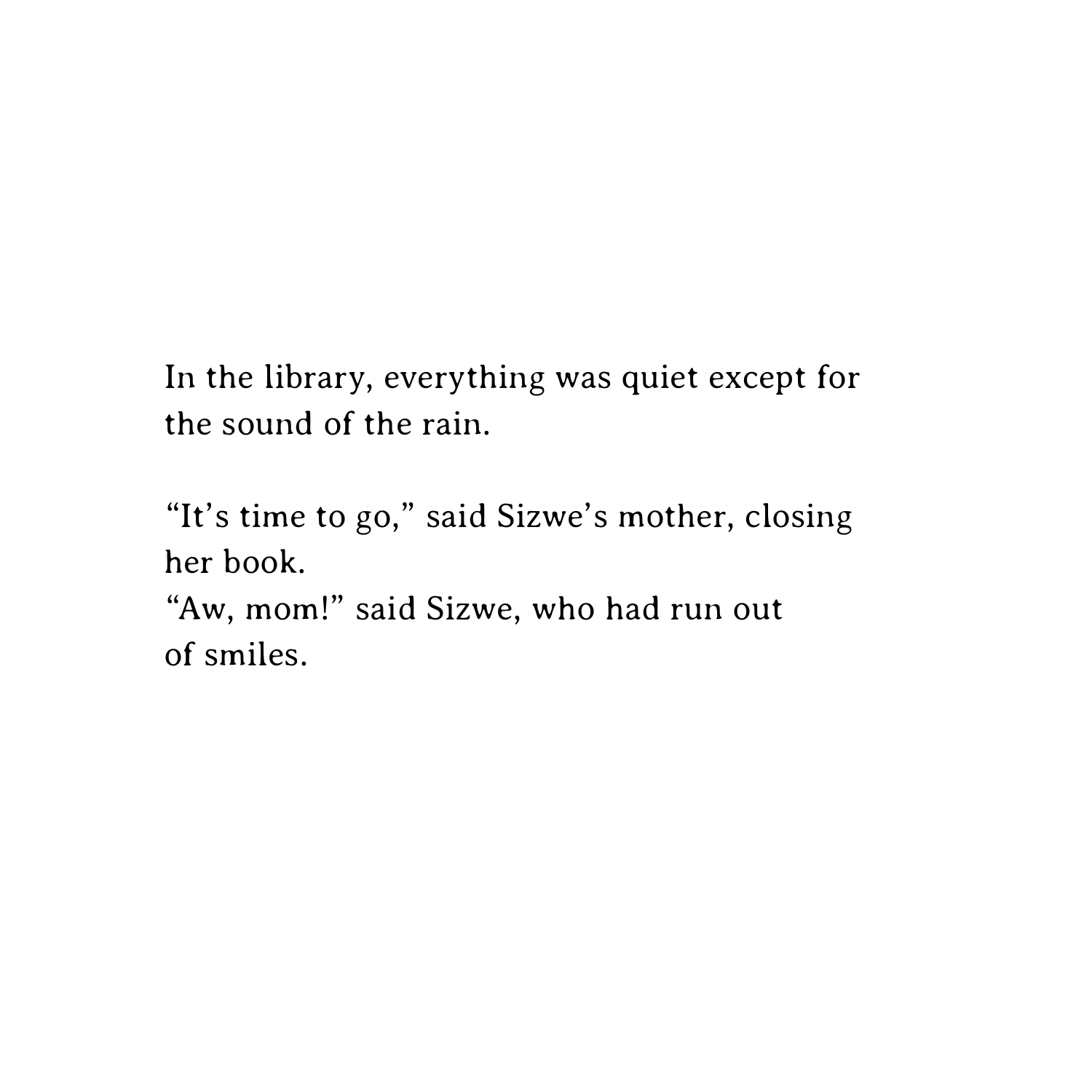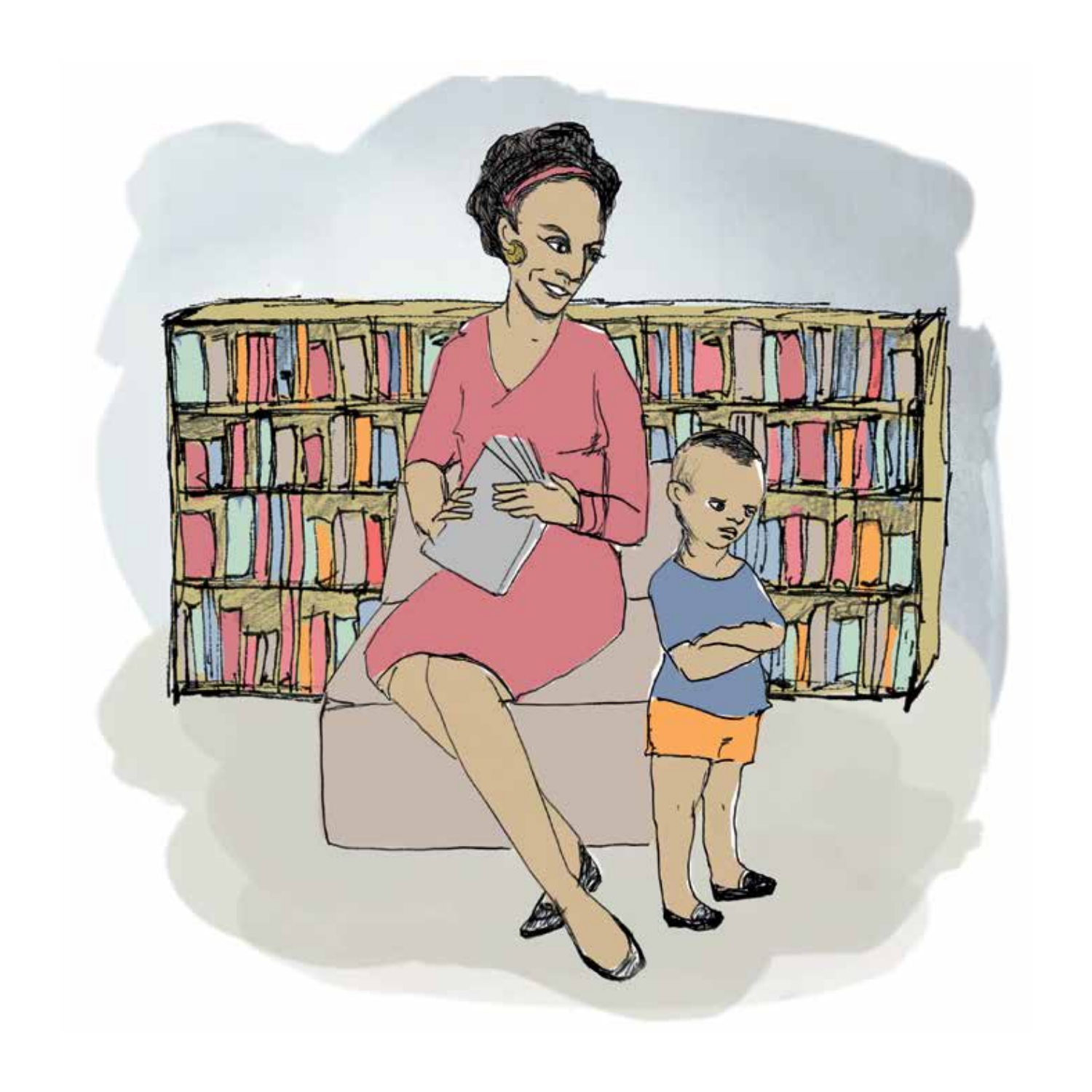But as they stepped out into the street…

WHAT A SIGHT!

Everyone in town was there!

Everyone!

And they were ALL smiling!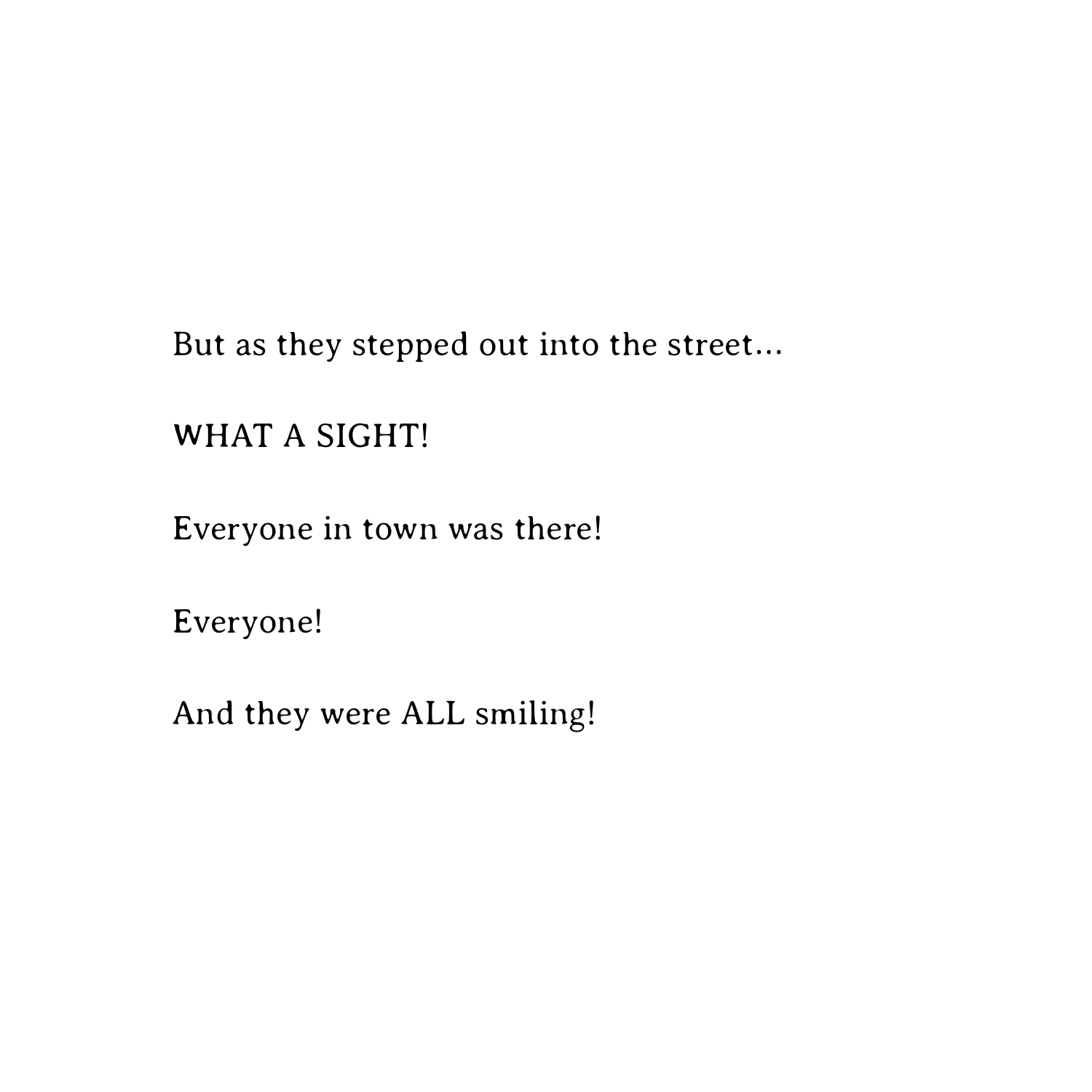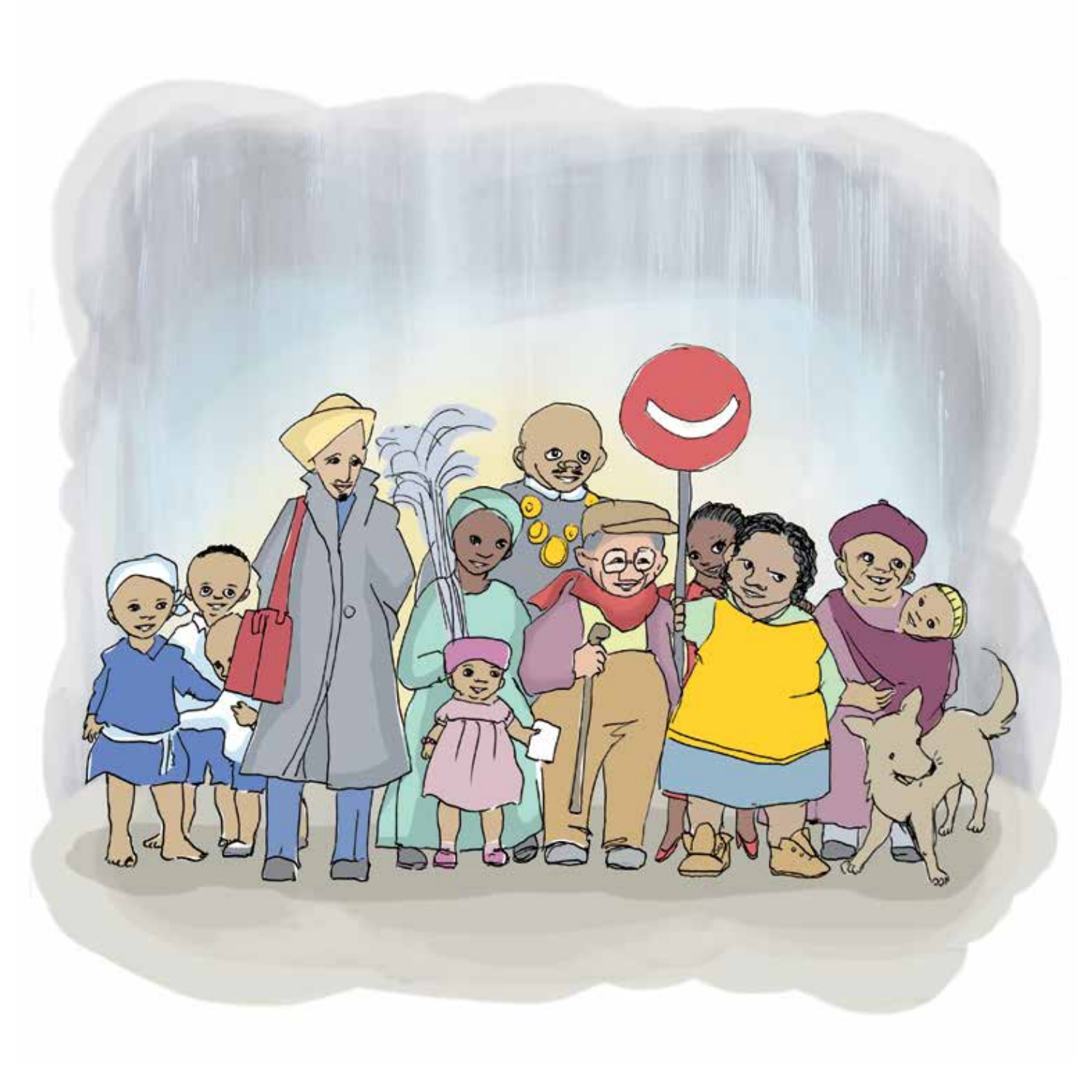The smiles bounced around and beamed at Sizwe. They warmed him, and tickled him, and crept up, up, up from his toes… to the TOP of his head. He was so full of happiness that the smile burst out, brilliant and beaming bright.

And something changed. The dark, gloomy, rainy afternoon didn't seem so dark anymore.

Could it be…? YES!

The clouds parted, and the warm sun shone down on them, with the biggest, brightest, most brilliant smile of all.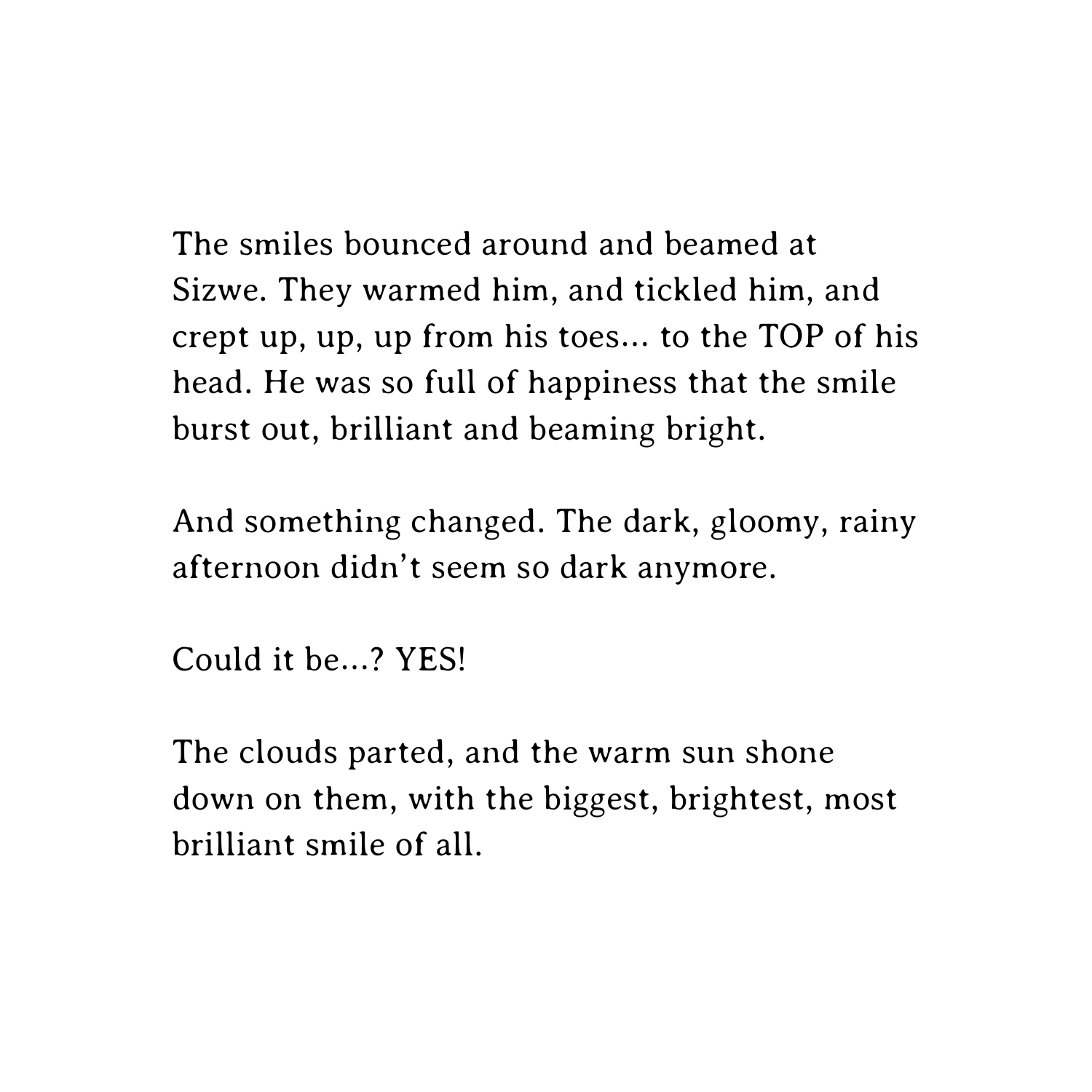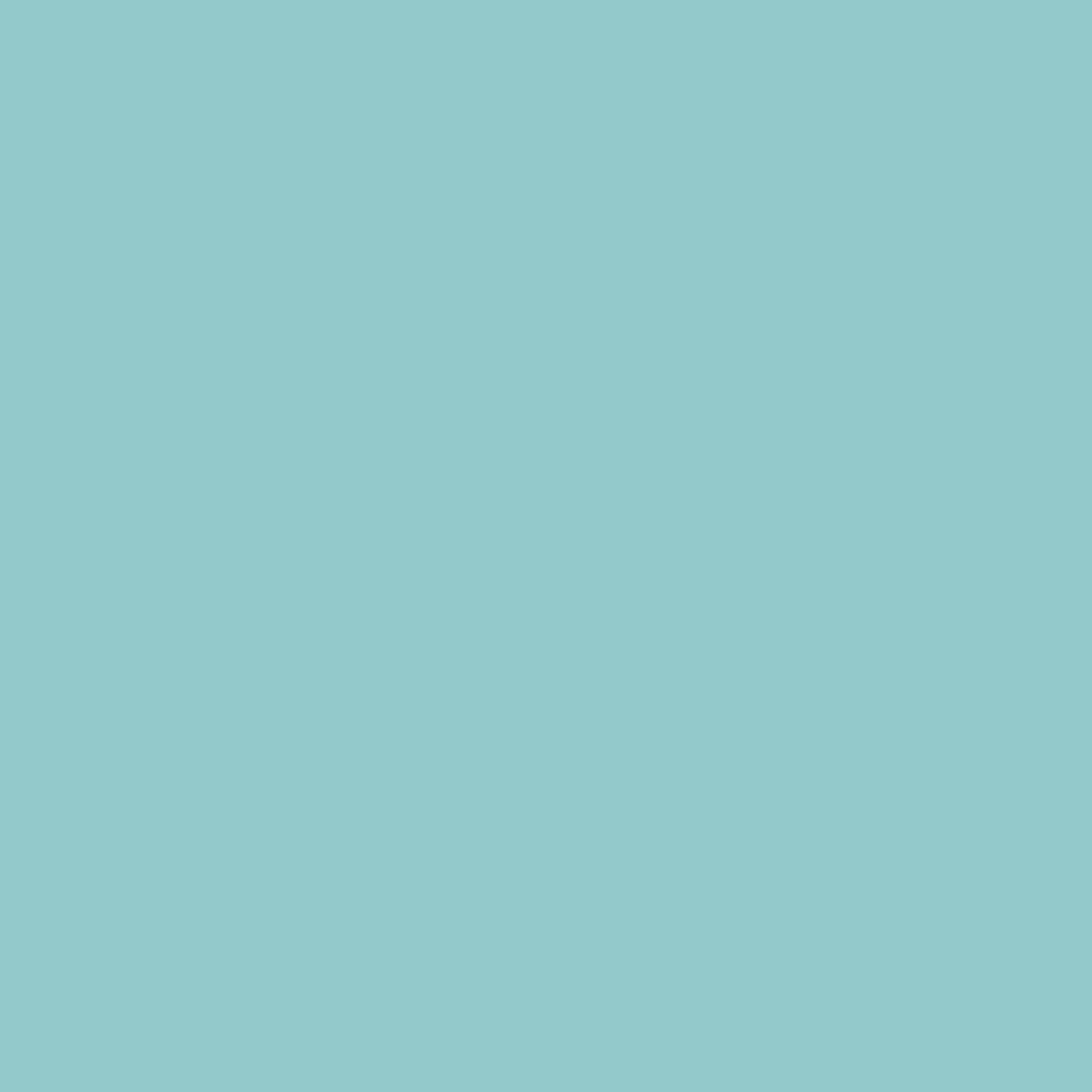